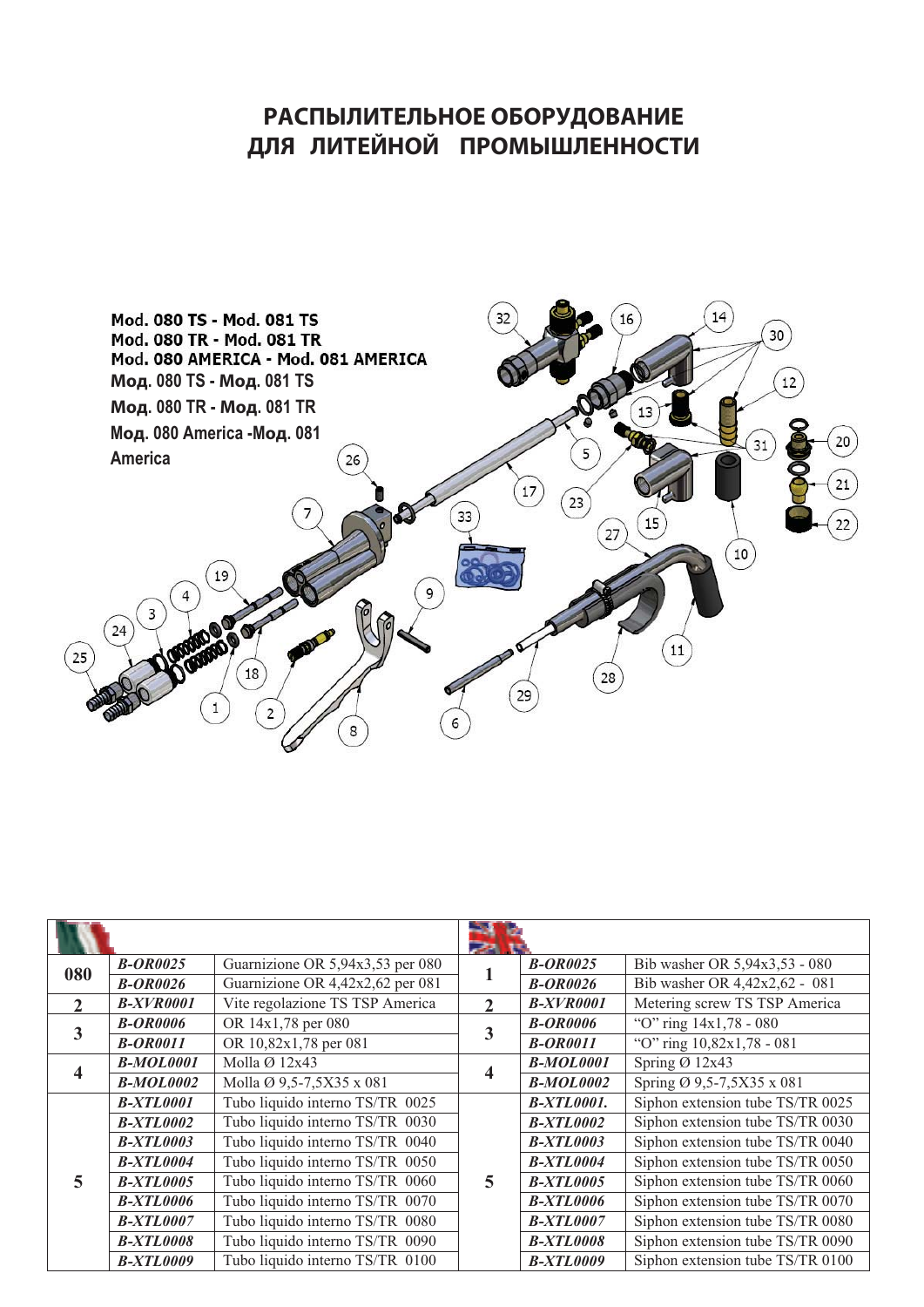| 6              | <b>B-XTLA0001</b> | Tubo liquido interno America       | $\boldsymbol{6}$ | <b>B-XTLA0001</b> | Siphon extension tube America     |
|----------------|-------------------|------------------------------------|------------------|-------------------|-----------------------------------|
| $\overline{7}$ | N.D.              | Corpo (ricambio non disponibile)   | $\overline{7}$   | N.D.              | Body (spare not available)        |
| $8-9$          | <b>B-XLE0001</b>  | Leva per PSM 080 completa          | $8-9$            | <b>B-XLE0001</b>  | Trigger PSM 080 with roll pin     |
|                | <b>B-XLE0002</b>  | Leva per PSM 081 completa          |                  | <b>B-XLE0002</b>  | Trigger PSM 081 with roll pin     |
| 10             | <b>B-XGP0001</b>  | Gomma protezione                   | 10               | <b>B-XGP0001</b>  | Rubber tube                       |
| 11             | <b>B-XGP0002</b>  | Gomma protezione America           | 11               | <b>B-XGP0002</b>  | Rubber tube America               |
| 12             | <b>B-POG0007</b>  | Portagomma                         | 12               | <b>B-POG0007</b>  | Hose tube fitting                 |
| 13             | <b>B-GHI0001</b>  | Ghiera Zigrinata                   | 13               | <b>B-GHI0001</b>  | Ferrule                           |
| 14             | N.D.              | Testina TS (non disponibile)       | 14               | N.D.              | Head TS (spare not available)     |
| 15             | N.D.              | Testina TR (non disponibile)       | 15               | N.D.              | Head TR (spare not available)     |
| 16             | N.D.              | Raccordo testina (non disponibile) | 16               | N.D.              | Head tube fitting (not available) |
|                | <b>B-XTA0001</b>  | Tubo aria esterno TS/TR 0025       |                  | <b>B-XTA0001</b>  | Extension tube TS and TR 0025     |
|                | <b>B-XTA0002</b>  | Tubo aria esterno TS/TR 0030       |                  | <b>B-XTA0002</b>  | Extension tube TS and TR 0030     |
|                | <b>B-XTA0003</b>  | Tubo aria esterno TS/TR 0040       |                  | <b>B-XTA0003</b>  | Extension tube TS and TR 0040     |
|                | <b>B-XTA0004</b>  | Tubo aria esterno TS/TR 0050       |                  | <b>B-XTA0004</b>  | Extension tube TS and TR 0050     |
| 17             | <b>B-XTA0005</b>  | Tubo aria esterno TS/TR 0060       | 17               | <b>B-XTA0005</b>  | Extension tube TS and TR 0060     |
|                | <b>B-XTA0006</b>  | Tubo aria esterno TS/TR 0070       |                  | <b>B-XTA0006</b>  | Extension tube TS and TR 0070     |
|                | <b>B-XTA0007</b>  | Tubo aria esterno TS/TR 0080       |                  | <b>B-XTA0007</b>  | Extension tube TS and TR 0080     |
|                | <b>B-XTA0008</b>  | Tubo aria esterno TS/TR 0090       |                  | <b>B-XTA0008</b>  | Extension tube TS and TR 0090     |
|                | <b>B-XTA0009</b>  | Tubo aria esterno TS/TR 0100       |                  | <b>B-XTA0009</b>  | Extension tube TS and TR 0100     |
|                | <b>B-XPA0001</b>  | Pistone aria PSM 080 completo      |                  | <b>B-XPA0001</b>  | Air push rod PSM 080              |
| 18             | <b>B-XPA0002</b>  | Pistone aria PSM 081 completo      | 18               | <b>B-XPA0002</b>  | Air push rod PSM 081              |
| 19             | <b>B-XPL0001</b>  | Pistone liquido PSM 080 completo   | 19               | <b>B-XPL0001</b>  | Lube push rod PSM 080             |
|                | <b>B-XPL0002</b>  | Pistone liquido PSM 081 completo   |                  | <b>B-XPL0002</b>  | Lube push rod PSM 081             |
| 20             | <b>B-XPJ0002</b>  | Portajet completo di OR            | 20               | <b>B-XPJ0002</b>  | Nozze soched and OR               |
| 21             | <b>B-XJE0301</b>  | Jet con 12 fori 30°                | 21               | <b>B-XJE0301</b>  | Jet with 12 holes                 |
| 22             | <b>B-GHI0002</b>  | Ghiera Portajet                    | 22               | <b>B-GHI0002</b>  | Cap ring                          |
| 23             | <b>B-XVR0002</b>  | Vite della testa                   | 23               | <b>B-XVR0002</b>  | Screw of the head                 |
| $24 - 25$      | <b>B-XTP0001</b>  | Tondo portagomma x 080 completo    | $24 - 25$        | <b>B-XTP0001</b>  | Round hose fitting - 080          |
|                | <b>B-XTP0002</b>  | Tondo portagomma x 081 completo    |                  | <b>B-XTP0002</b>  | Round hose fitting - 081          |
| 26             | <b>B-GRA0005</b>  | Vite corpo bloccaggio tubo         | 26               | <b>B-GRA0005</b>  | Grub screw body                   |
|                | <b>B-XTAA0001</b> | Tubo aria esterno America 0025     | 27               | <b>B-XTAA0001</b> | Tube America 0025                 |
|                | <b>B-XTAA0002</b> | Tubo aria esterno America 0030     |                  | <b>B-XTAA0002</b> | Tube America 0030                 |
|                | <b>B-XTAA0003</b> | Tubo aria esterno America 0040     |                  | <b>B-XTAA0003</b> | Tube America 0040                 |
|                | <b>B-XTAA0004</b> | Tubo aria esterno America 0050     |                  | <b>B-XTAA0004</b> | Tube America 0050                 |
| 27             | $B-XTAA0005$      | Tubo aria esterno America 0060     |                  | <b>B-XTAA0005</b> | Tube America 0060                 |
|                | <b>B-XTAA0006</b> | Tubo aria esterno America 0070     |                  | <b>B-XTAA0006</b> | Tube America 0070                 |
|                | <b>B-XTAA0007</b> | Tubo aria esterno America 0080     |                  | <b>B-XTAA0007</b> | Tube America 0080                 |
|                | <b>B-XTAA0008</b> | Tubo aria esterno America 0090     |                  | <b>B-XTAA0008</b> | Tube America 0090                 |
|                | <b>B-XTAA0009</b> | Tubo aria esterno America 0100     |                  | <b>B-XTAA0009</b> | Tube America 0100                 |
| 28             | <b>B-GAN0001</b>  | Gancio                             | 28               | <b>B-GAN0001</b>  | Hook                              |
| 29             | <b>B-TUB0012</b>  | Tubo plastica                      | 29               | <b>B-TUB0012</b>  | Plastic tube x meter              |
| 30             | <b>B-XTS0001</b>  | Testa completa TS                  | 30               | <b>B-XTS0001</b>  | Complete head TS                  |
| 31             | <b>B-XTR0001</b>  | Testa completa TR                  | 31               | <b>B-XTR0001</b>  | Head TR with reg.                 |
| 32             | <b>B-XTR0003</b>  | Testa completa TRD "P" 12-30°      | 32               | <b>B-XTR0003</b>  | Head double TRD "P" 12-30°        |
| 33             | <b>B-XKI0001</b>  | Kit OR mod. 080                    | 33               | <b>B-XKI0001</b>  | Kit O-Rings 080                   |
|                | <b>B-XKI0002</b>  | Kit OR mod. 081                    |                  | <b>B-XKI0002</b>  | Kit O-Rings 081                   |

|   | <b>B-OR0025</b> | DICHTUNG OR 5,94x3,53 - 080 |  | <b>B-OR0025</b>  | Junta 5,94x3,53 - 080      |
|---|-----------------|-----------------------------|--|------------------|----------------------------|
|   | $B-OR0026$      | DICHTUNG OR 4,42x2,62 - 081 |  | $B-OR0026$       | Junta 4,42x2,62 - 081      |
|   | $B-XVR0001$     | <b>DOSIERSCHRAUBE</b>       |  | $B-XVR0001$      | Tornillo regulación        |
| 3 | <b>B-OR0006</b> | O-RING 14x1,78 - 080        |  | <b>B-OR0006</b>  | OR 14x1,78 - 080           |
|   | <b>B-OR0011</b> | O-RING 10.82x1.78 - 081     |  | <b>B-OR0011</b>  | OR 10,82x1,78 - 081        |
|   | $B-MOL0001$     | FEDER $\varnothing$ 12x43   |  | <b>B-MOL0001</b> | Muelle $\varnothing$ 12x43 |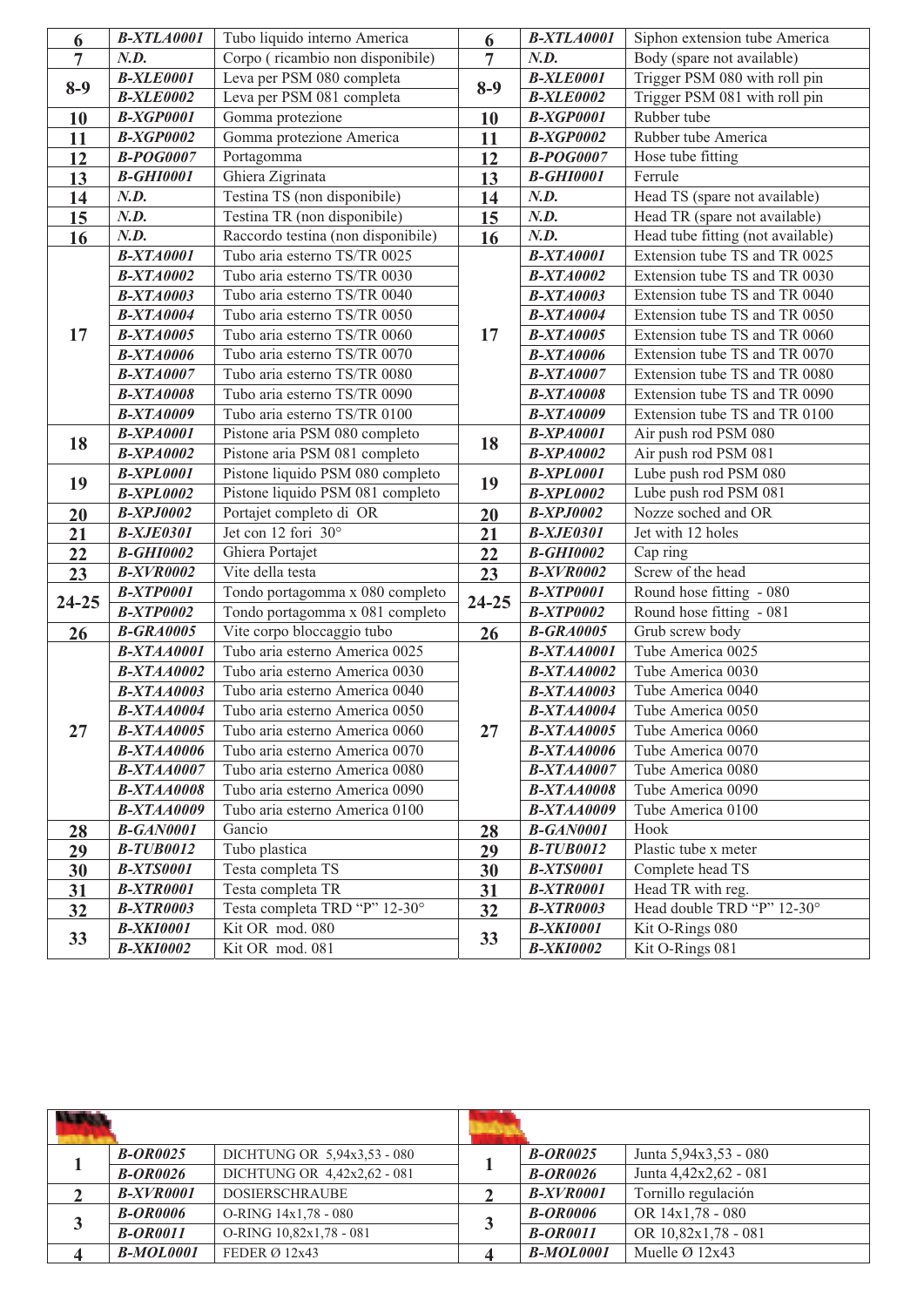|                | <b>B-MOL0002</b>                      | FEDER Ø 9,5-7,5X35 x 081                   |                | <b>B-MOL0002</b>                      | Muelle Ø 9,5-7,5X35 x 081                      |
|----------------|---------------------------------------|--------------------------------------------|----------------|---------------------------------------|------------------------------------------------|
|                | <b>B-XTL0001</b>                      | ROHR FUER INNENFLUESSIGKEIT 0025           | 5              | <b>B-XTL0001</b>                      | Tubo liquido interno TS y TR 0025              |
|                | <b>B-XTL0002</b>                      | ROHR FUER INNENFLUESSIGKEIT 0030           |                | <b>B-XTL0002</b>                      | Tubo liquido interno TS y TR 0030              |
| 5              | <b>B-XTL0003</b>                      | ROHR FUER INNENFLUESSIGKEIT 0040           |                | <b>B-XTL0003</b>                      | Tubo liquido interno TS y TR 0040              |
|                | <b>B-XTL0004</b>                      | ROHR FUER INNENFLUESSIGKEIT 0050           |                | <b>B-XTL0004</b>                      | Tubo liquido interno TS y TR 0050              |
|                | <b>B-XTL0005</b>                      | ROHR FUER INNENFLUESSIGKEIT 0060           |                | <b>B-XTL0005</b>                      | Tubo liquido interno TS y TR 0060              |
|                | <b>B-XTL0006</b>                      | ROHR FUER INNENFLUESSIGKEIT 0070           |                | <b>B-XTL0006</b>                      | Tubo liquido interno TS y TR 0070              |
|                | <b>B-XTL0007</b>                      | ROHR FUER INNENFLUESSIGKEIT 0080           |                | <b>B-XTL0007</b>                      | Tubo liquido interno TS y TR 0080              |
|                | <b>B-XTL0008</b>                      | ROHR FUER INNENFLUESSIGKEIT 0090           |                | <b>B-XTL0008</b>                      | Tubo liquido interno TS y TR 0090              |
|                | <b>B-XTL0009</b>                      | ROHR FUER INNENFLUESSIGKEIT 0100           |                | <b>B-XTL0009</b>                      | Tubo liquido interno TS y TR 0100              |
| 6              | <b>B-XTLA0001</b>                     | AMERICA-ROHR FUER<br>INNENFLUESSIGKEIT     | 6              | <b>B-XTLA0001</b>                     | Tubo liquido interno America                   |
| $\overline{7}$ | N.D.                                  | ERSATZTEIL NICHT VERFÜGBAR                 | $\overline{7}$ | N.D.                                  | Cuerpo(recambio no disponible)                 |
|                | <b>B-XLE0001</b>                      | HEBEL UND STIFT - 080                      |                | <b>B-XLE0001</b>                      | Leva y pasador elástico - 080                  |
| $8-9$          | <b>B-XLE0002</b>                      | HEBEL UND STIFT - 081                      | $8-9$          | <b>B-XLE0002</b>                      | Leva y pasador elástico - 081                  |
| 10             | <b>B-XGP0001</b>                      | <b>GUMMIAUFSATZ</b>                        | 10             | <b>B-XGP0001</b>                      | Goma protección                                |
| 11             | <b>B-XGP0002</b>                      | GUMMIAUFSATZ " AMERICA "                   | 11             | <b>B-XGP0002</b>                      | Goma protección America                        |
| 12             | <b>B-POG0007</b>                      | TRAEGER FUER GUMMIAUFSATZ                  | 12             | <b>B-POG0007</b>                      | Portagoma cabeza                               |
| 13             | <b>B-GHI0001</b>                      | RAENDELMUTTER                              | 13             | <b>B-GHI0001</b>                      | Tuerca grafilada                               |
| 14             | N.D.                                  | ERSATZTEIL NICHT VERFÜGBAR                 | 14             | N.D.                                  | Cabeza (recambio no disponible)                |
| 15             | N.D.                                  | ERSATZTEIL NICHT VERFÜGBAR                 | 15             | N.D.                                  | Cabeza TR(recambio no disponible)              |
| 16             | N.D.                                  | ERSATZTEIL NICHT VERFÜGBAR                 | 16             | N.D.                                  | Rácord cabeza (no disponible)                  |
|                | <b>B-XTA0001</b>                      | AUSSENROHR TS/TR 0025                      |                | <b>B-XTA0001</b>                      | Tubo externo TS y TR 0025                      |
|                | <b>B-XTA0002</b>                      | AUSSENROHR TS/TR 0030                      |                | <b>B-XTA0002</b>                      | Tubo externo TS y TR 0030                      |
|                | <b>B-XTA0003</b>                      | AUSSENROHR TS/TR 0040                      |                | <b>B-XTA0003</b>                      | Tubo externo TS y TR 0040                      |
|                | <b>B-XTA0004</b>                      | AUSSENROHR TS/TR 0050                      |                | <b>B-XTA0004</b>                      | Tubo externo TS y TR 0050                      |
| 17             | <b>B-XTA0005</b>                      | AUSSENROHR TS/TR 0060                      | 17             | <b>B-XTA0005</b>                      | Tubo externo TS y TR 0060                      |
|                | <b>B-XTA0006</b>                      | AUSSENROHR TS/TR 0070                      |                | <b>B-XTA0006</b>                      | Tubo externo TS y TR 0070                      |
|                | <b>B-XTA0007</b>                      | AUSSENROHR TS/TR 0080                      |                | <b>B-XTA0007</b>                      | Tubo externo TS y TR 0080                      |
|                | <b>B-XTA0008</b>                      | AUSSENROHR TS/TR 0090                      |                | <b>B-XTA0008</b>                      | Tubo externo TS y TR 0090                      |
|                | <b>B-XTA0009</b>                      | AUSSENROHR TS/TR 0100                      |                | <b>B-XTA0009</b>                      | Tubo externo TS y TR 0100                      |
| 18             | <b>B-XPA0001</b>                      | LUFTKOLBEN - 080                           | 18             | <b>B-XPA0001</b>                      | Pistón aire - 080                              |
|                | <b>B-XPA0002</b>                      | LUFTKOLBEN - 081                           |                | <b>B-XPA0002</b>                      | Pistón aire - 081                              |
| 19             | <b>B-XPL0001</b>                      | FLUESSIGKEITSKOLBEN - 080                  | 19             | <b>B-XPL0001</b>                      | Pistón liquido - 080                           |
|                | <b>B-XPL0002</b>                      | FLUESSIGKEITSKOLBEN - 080                  |                | <b>B-XPL0002</b>                      | Pistón liquido - 081                           |
| 20             | <b>B-XPJ0002</b>                      | <b>SCHEIBE</b>                             | 20             | <b>B-XPJ0002</b>                      | Arandela                                       |
| 21             | <b>B-XJE0301</b>                      | <b>KAPPE</b>                               | 21             | <b>B-XJE0301</b>                      | Alojamento junta                               |
| 22             | <b>B-GHI0002</b>                      | <b>SCHRAUBE</b>                            | 22             | <b>B-GHI0002</b>                      | Tornillo                                       |
| 23             | <b>B-XVR0002</b>                      | <b>KOPFSCHRAUBE</b>                        | 23             | <b>B-XVR0002</b>                      | Tornillo de la cabeza                          |
| $24 - 25$      | <b>B-XTP0001</b>                      | <b>GUMMITRAEGERSTUECK - 080</b>            | $24 - 25$      | <b>B-XTP0001</b>                      | Unión portagoma y portagoma - 080              |
|                | <b>B-XTP0002</b>                      | GUMMITRAEGERSTUECK - 081                   |                | <b>B-XTP0002</b>                      | Unión portagoma y portagoma - 081              |
| 26             | <b>B-GRA0005</b>                      | FESTSTELLSSCHRAUBE                         | 26             | <b>B-GRA0005</b>                      | Tornillo blocaje tubo                          |
|                | <b>B-XTAA0001</b>                     | AMERICA-ROHR 0025                          | 27             | <b>B-XTAA0001</b>                     | Tubo America 0025                              |
|                | <b>B-XTAA0002</b>                     | AMERICA-ROHR 0030                          |                | <b>B-XTAA0002</b>                     | Tubo America 0030                              |
|                | <b>B-XTAA0003</b>                     | AMERICA-ROHR 0040                          |                | <b>B-XTAA0003</b>                     | Tubo America 0040                              |
| 27             | <b>B-XTAA0004</b>                     | AMERICA-ROHR 0050                          |                | <b>B-XTAA0004</b>                     | Tubo America 0050                              |
|                | <b>B-XTAA0005</b>                     | AMERICA-ROHR 0060                          |                | <b>B-XTAA0005</b>                     | Tubo America 0060                              |
|                | <b>B-XTAA0006</b>                     | AMERICA-ROHR 0070                          |                | <b>B-XTAA0006</b>                     | Tubo America 0070                              |
|                | <b>B-XTAA0007</b>                     | AMERICA-ROHR 0080                          |                | <b>B-XTAA0007</b>                     | Tubo America 0080                              |
|                | <b>B-XTAA0008</b>                     | AMERICA-ROHR 0090                          |                | <b>B-XTAA0008</b>                     | Tubo America 0090                              |
|                | <b>B-XTAA0009</b><br><b>B-GAN0001</b> | AMERICA-ROHR 0100<br><b>SCHLAUCHKLEMME</b> |                | <b>B-XTAA0009</b><br><b>B-GAN0001</b> | Tubo America 0100<br>Gancho                    |
| 28<br>29       | <b>B-TUB0012</b>                      | <b>PLASTIKROHR</b>                         | 28<br>29       | <b>B-TUB0012</b>                      | Tubo plástico                                  |
| 30             | <b>B-XTS0001</b>                      | KOMPLETTER SPRUEHKOPF TS                   | 30             | <b>B-XTS0001</b>                      | Cabeza completa TS                             |
|                |                                       | KOMPLETTER SPRUEHKOPF TR                   | 31             |                                       |                                                |
| 31             | <b>B-XTR0001</b>                      | MIT REGELUNGSVORRICHTUNG                   |                | <b>B-XTR0001</b>                      | Cabeza completa TR con regulación              |
| 32             | <b>B-XTR0003</b>                      | DOPPELKOPF TRD "P" 12-30°                  | 32             | <b>B-XTR0003</b>                      | Cabeza doble TRD "P" 12-30°<br>Kit O-Rings 080 |
| 33             | <b>B-XKI0001</b>                      | KIT O-RINGS 080                            | 33             | <b>B-XKI0001</b>                      | Kit O-Rings 081                                |
|                | <b>B-XKI0002</b>                      | KIT O-RINGS 081                            |                | <b>B-XKI0002</b>                      |                                                |